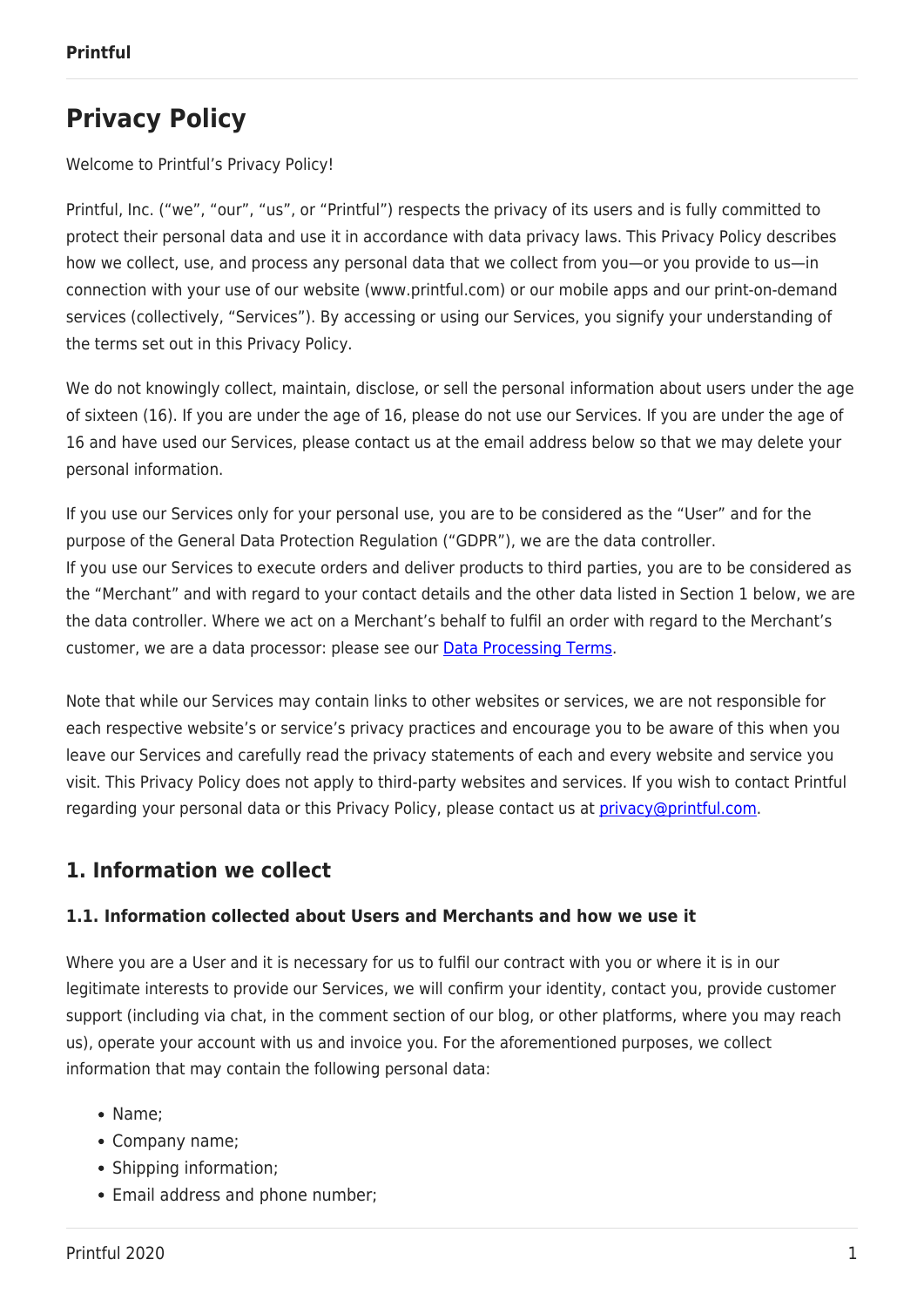- Payment and billing information (payment method details, first and last digits of your payment card);
- Order handling information

If you have given your consent when registering your account, when subscribing to our newsletter or blog, or shared your email address or other personal data with us to receive any other information (for example, our list of sub-processors), we will process your email address to send you the informative and/or promotional materials, to which you have subscribed to, for example, newsletters, advertisements of our Services and other information about our Services that you have requested. At any point in time you can unsubscribe from receiving the above-mentioned information in our email footers and through your notification settings on Printful. For Merchants, we will not use the contact details of your customers to directly market or advertise our Services to them.

When you call our customer support phone line, we may monitor or record the call to ensure the quality of our customer support. If you have a Printful account, we will retain the recording for as long as you have an account. If you do not have an account, we will delete the recording within 12 months or retain it, if it will be needed to resolve disputes between you and us.

By using cookies and similar technology on our website, we may collect data such as information on your device, your preferences and information filled while visiting our website, your interaction with the website, and other information used for analytical, marketing, and targeting activities (including unique visits, returning visits, length of the session, actions carried out in the webpage). Learn more about how we use cookies on our website and how to opt out of interest-based advertising by clicking [here](https://www.printful.com/policies/cookies).

As it is in our legitimate interests to ensure our network security, give you access to and to improve our Services, we also collect the following technical usage data:

- How and when you access your account;
- Information about the device and browser you use;
- IP address and device data.

#### **1.2. Information collected about our Merchant's Customers**

Where we act on a Merchant's behalf to fulfil an order with regard to the Merchant's customer (i.e. an end user of our Services), we are a data processor and we collect information relating to the Merchant's customer, such as personal data relating to the end user of our Services, any personal data in the printing content (where applicable), personal data revealed during the use of any Printful services, including name, email address, phone number, shipping address, and other information about the Merchant's customers.

If you are a customer of the Merchant (an end user of our Services), the Merchant is the data controller with regard to your personal data and should provide you the information on how your personal data is collected and processed when using our Services. Please read the Merchant's privacy policy for further information. The Merchant is your contact for any questions you have about how it handles your personal data.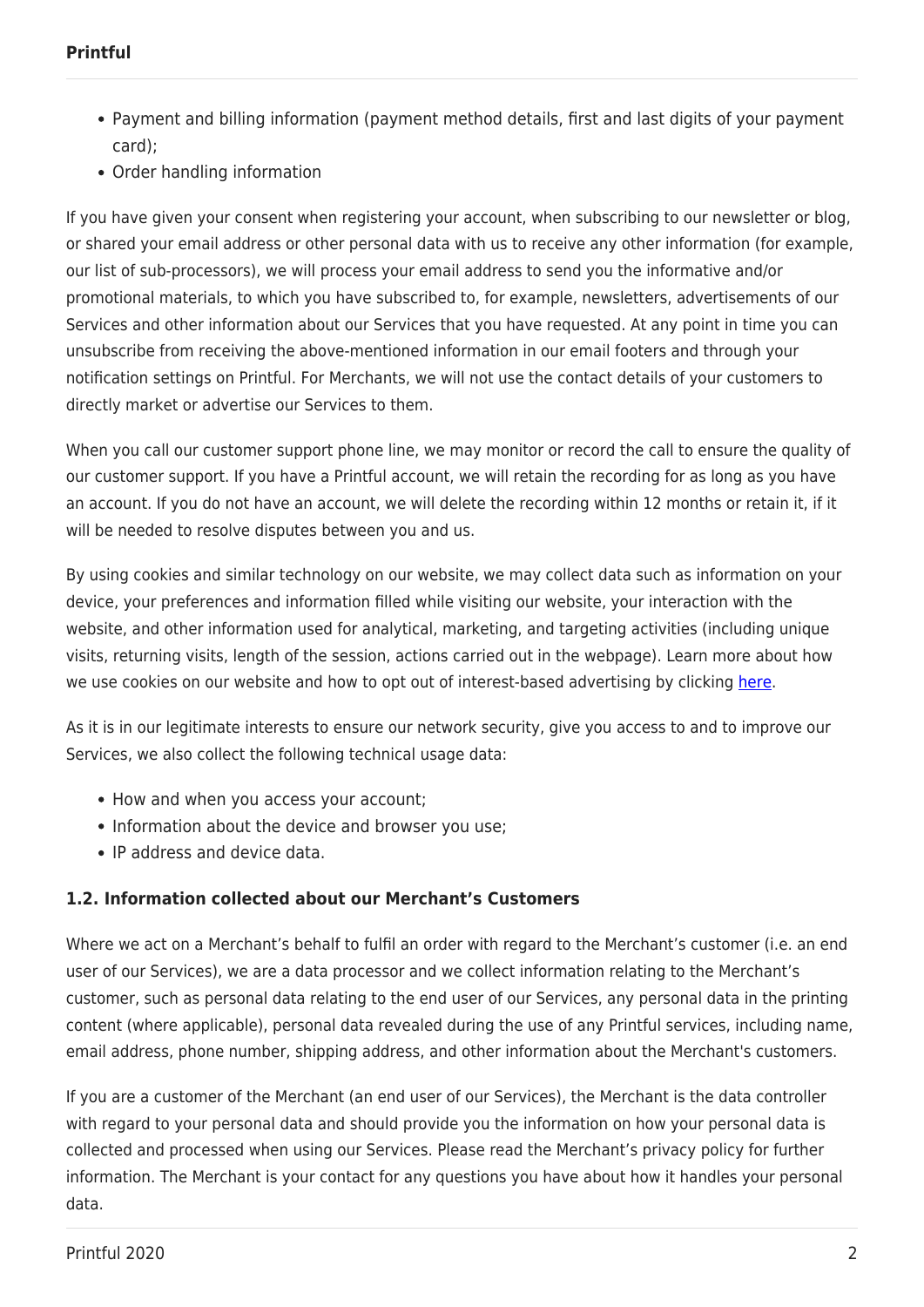## **2. Sharing personal data with third parties**

In order for Printful to provide you with our Services, we work with third parties ("Third Party Service Providers") with whom we share personal data to support these Services.

Information you have provided to us during the use of our Services, including technical usage data, is shared with third parties who provide hosting and server co-location services as well as data and cyber security services.

Your email address and other contact details you have provided to us and your messages to our customer service is shared with communication, email distribution, and content delivery services as well as customer support system providers.

Information regarding your purchases and payments is shared with billing and payment processing services, fraud detection and prevention services, accounting and financial advisors.

Information regarding your use of our website and other information received from cookies and similar technology is shared with web analytics, session recording, and online marketing services.

Information on your account, purchases and preferences can be shared with marketing services.

Insofar as reasonably necessary to defend our legal rights, we may share your personal data with our legal advisors.

We will only share personal data to Third Party Service Providers that have undertaken to comply with obligations set out in applicable data protection laws.

In certain circumstances, we are required to share information with third parties to comply with legal requirements or requests, as well as to protect our, or a third party's, lawful interests. We will also disclose your information to third parties in and outside your country only to the extent allowed by applicable law, including:

- to a prospective purchaser or purchaser that acquires all or substantially all of us or our business;
- to a third party in the event that we sell or buy any business or undergo a merger, in which case we may disclose your information to the prospective buyer of such business; and
- to a third party if we sell, buy, merge or partner with other companies or businesses, undergo a reorganisation, bankruptcy, or liquidation; or otherwise undertake a business transaction or sell some or all of our assets. In such transactions, your information may be among the transferred assets.

#### **3. Retention periods**

We may retain your personal data for as long as you have a Printful account or any of the abovementioned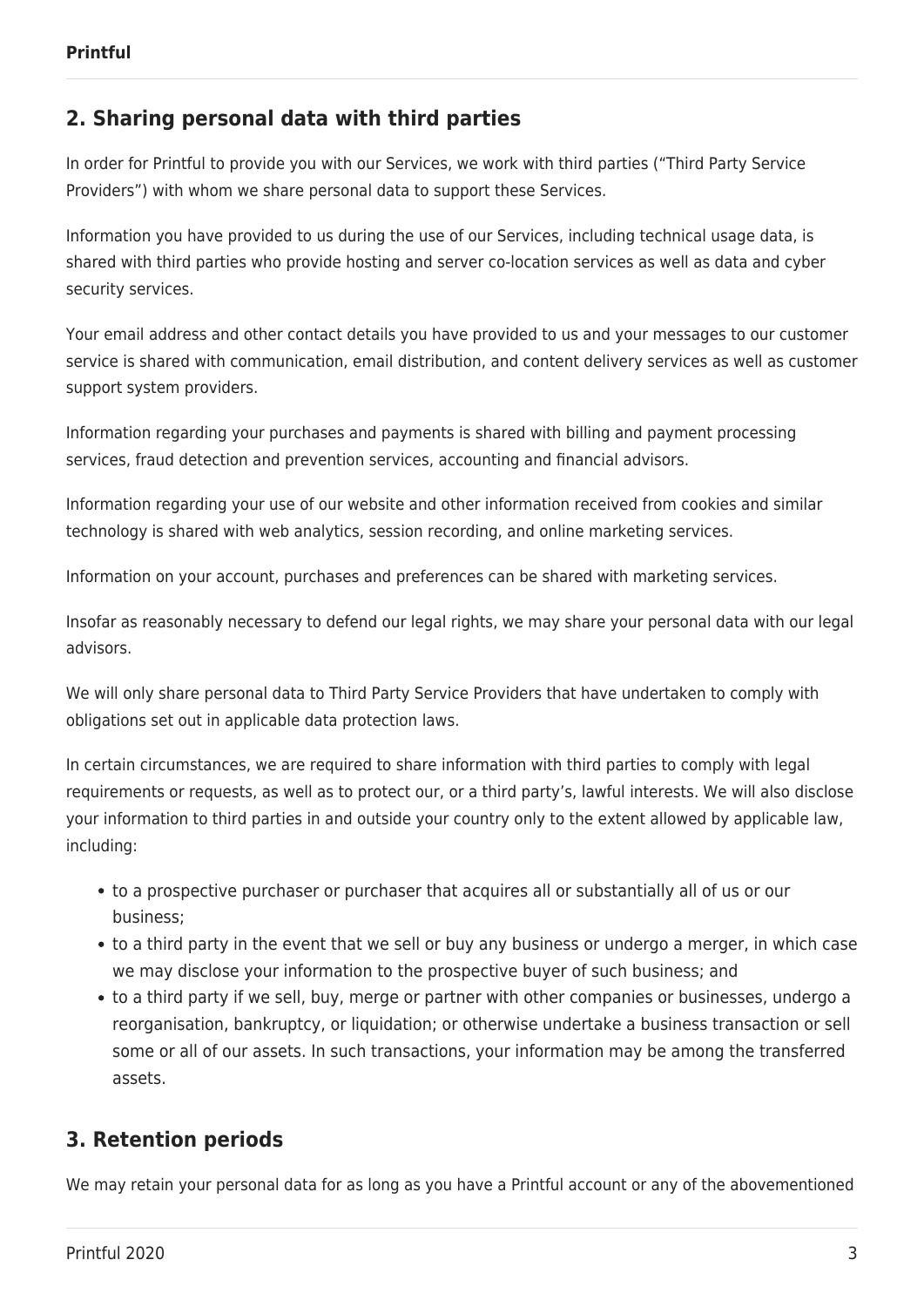legal basis for personal data processing still exists. For example, if you unsubscribe to our marketing, newsletter, or blog emails, we will stop the processing of the personal data for such purposes. If you have used our Services without creating a Printful account, we will keep your personal data as long as necessary to comply with our legal obligation to retain information relating to provision of services, for example, for tax purposes.

After terminating your relationship with us by deleting your Printful account or otherwise ceasing to use our Services, we may continue to store copies of your (and in regard to Merchants, your customers' personal data) as necessary to comply with our legal obligations, to resolve disputes between you and us (or you and your customers), to prevent fraud and abuse, to enforce our agreements, and/or to protect our legitimate interests.

# **4. Data subject's rights**

If you are a User or Merchant located in the European Economic Area or the United Kingdom, in accordance with European Union and United Kingdom data protection regulations, you have certain rights with respect to your personal data. You have the right to request access to your personal data; in certain circumstances to correct, amend, delete, or restrict the use of your personal data by logging into your Printful account or by reaching us using the contact information provided below. In addition, you can object to the processing of your personal data in some circumstances (in particular, where we are not required to process your data to meet a contractual or other legal requirement). These rights may be limited, for example, if fulfilling your request would reveal personal data about another person, or if you ask us to delete information which we are required by law to retain or have compelling legitimate interests in retaining.

Furthermore, if you believe that we have unlawfully processed your personal data, you have the right to submit a complaint to the contact information provided below, or to your respective data protection supervisory authority. If you are a customer of a Merchant (an end user of our Services), please direct your concern to the relevant Merchant in the first instance.

#### **5. Information security**

We seek to use reasonable organizational, technical, and administrative measures to protect the confidentiality, integrity, and availability of personal data. We encourage you to take care of the personal data in your possession that you process online and set strong passwords for your Printful account, limit access to your computer and browser by signing out after you have finished your session, and avoid providing us with any sensitive information.

# **6. International transfers of data**

All the information you provide may be transferred or accessed by our parent company in the United States our affiliate companies and subsidiaries in other countries, such as Latvia and Spain, and our Third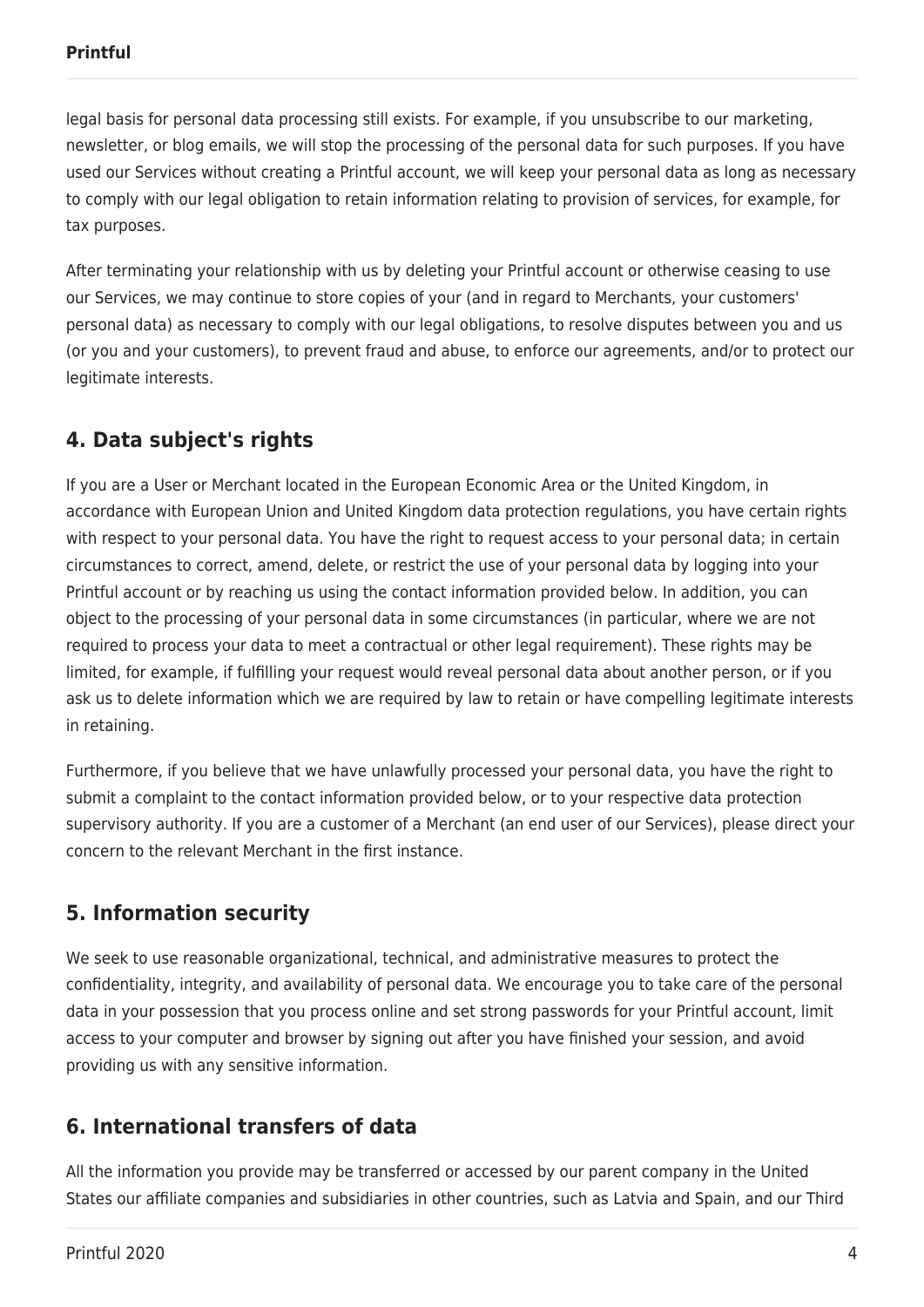Party Service Providers (as described above) for the provision of our Services as described in this Privacy Policy. When we transfer your information globally, we take necessary measures to ensure adequate protection of your information, including where required by applicable law entering into the European Commission's Model clauses for the transfer of personal data to third countries (i.e., the standard contractual clauses), or transferring to a recipient certified to EU-US Privacy Shield of the US Department of Commerce.

# **7. California privacy rights**

If you are a resident of the State of California and you have provided your personal information to us, you have certain rights under the California Consumer Privacy Act of 2018 ("CCPA"). You have the right to request that we disclose what personal information we collect, use, disclose, and sell. Contact us to exercise your right to know. You have the right to request deletion of your personal information we collect and maintain. You can exercise this right by deleting your account in your account Settings. In case you delete your account we will only retain information regarding your purchases and payments to comply with our legal obligations. We will verify requests to exercise your California Privacy Rights requiring you to log into your Printful account. You have the right not to be discriminated against by us for exercising any of your rights under the CCPA.

We disclose your personal information to third parties for the commercial purpose of providing you interest-based advertising. You have the right to opt out of the sale of your personal information by declining our cookies or by deleting all cookies stored in your browser and setting up your browser to block cookies being saved.

# **8. Privacy Shield Notice**

Printful, Inc. is located in the United States, so your information may be processed in the United States. As our affiliates are also located in the EU, we are also bound by GDPR.

Printful participates in and has certified with the EU-U.S. Privacy Shield Framework and the Swiss-U.S. Privacy Shield Framework (hereinafter - **Privacy Shield**) regarding the collection, use, retention and other processing activities of your personal data that is transferred from the EU, UK or Switzerland to the United States.

You can find out more about the Privacy Shield principles and verify our registration information [here](https://www.privacyshield.gov/list) by searching for "Printful".

In accordance with the Privacy Shield, Printful is responsible for (a) processing your Personal data originating in EU, UK or Switzerland in accordance with the principles of Privacy Shield and (b) any onward transfers to third party acting as an agent on our behalf. We ascertain that any such agent will process your information only for a limited and specified purpose, in a manner consistent with the Privacy Shield and provide at least the same level of privacy protection as required by the Privacy Shield. If such agents,